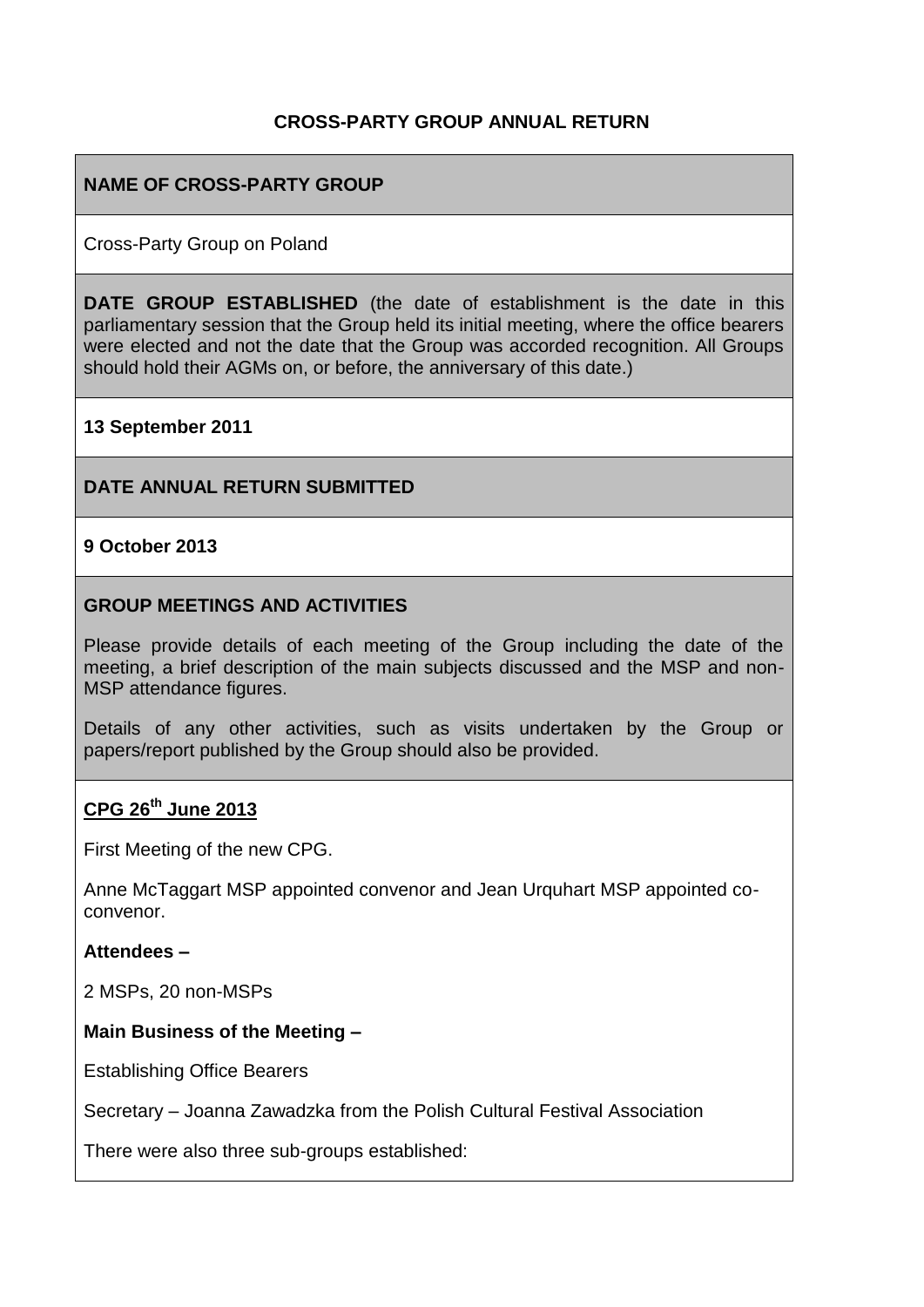- 1. Culture
- 2. Education
- 3. Business

Members signed up for one of these sub-groups, which planned to meet for intial discussions before the next CPG date.

In this meeting the group also discussed the Polish Scottish Heritage Project and its launch at the Scottish Parliament in November 2013.

Finally, the group discussed establishing an event about Scottish Independence and how the Polish community could best engage with the debate over the next year.

# **CPG 18th July 2013 – not a formal CPG meeting**

This meeting was attended by Polish Senator Andrzej Person to discuss business and cultural links between Scotland and Poland.

Senator Person discussed the important role that Polish people living in Scotland could play throughout and period of the Commonwealth Games in 2014. Senator Person was also keen to emphasise the long term benefits of cultural links between Scotland and Poland.

This particular meeting was **not attended by any MSPs.**

**15 non-MSP attendees** were present for this meeting.

# **CPG 10th September 2013**

# **Attendees -**

2 MSPs, 13 Non-MSPs

# **Main Business of Meeting -**

The group discussed their ongoing plans for an information event for Polish people living in Scotland about the upcoming independence referendum. It was agreed that arrangements should be made to secure speakers, but that the event should not become a political debate.

The Convenor reported that she had met with management staff at Glasgow Airport to discuss increased air links with Poland in order to encourage greater business opportunities for Scottish and Polish enterprises. Anne discussed the new links to Gdansk and Warsaw provided by Whizz Airlines from Glasgow and suggested that these routes could be more widely promoted to ambitious Scottish businesses keen to expand.

The convenor also asked each of the three sub-committees to report back on any meetings or activities that have taken place since the last CPG on Poland in June.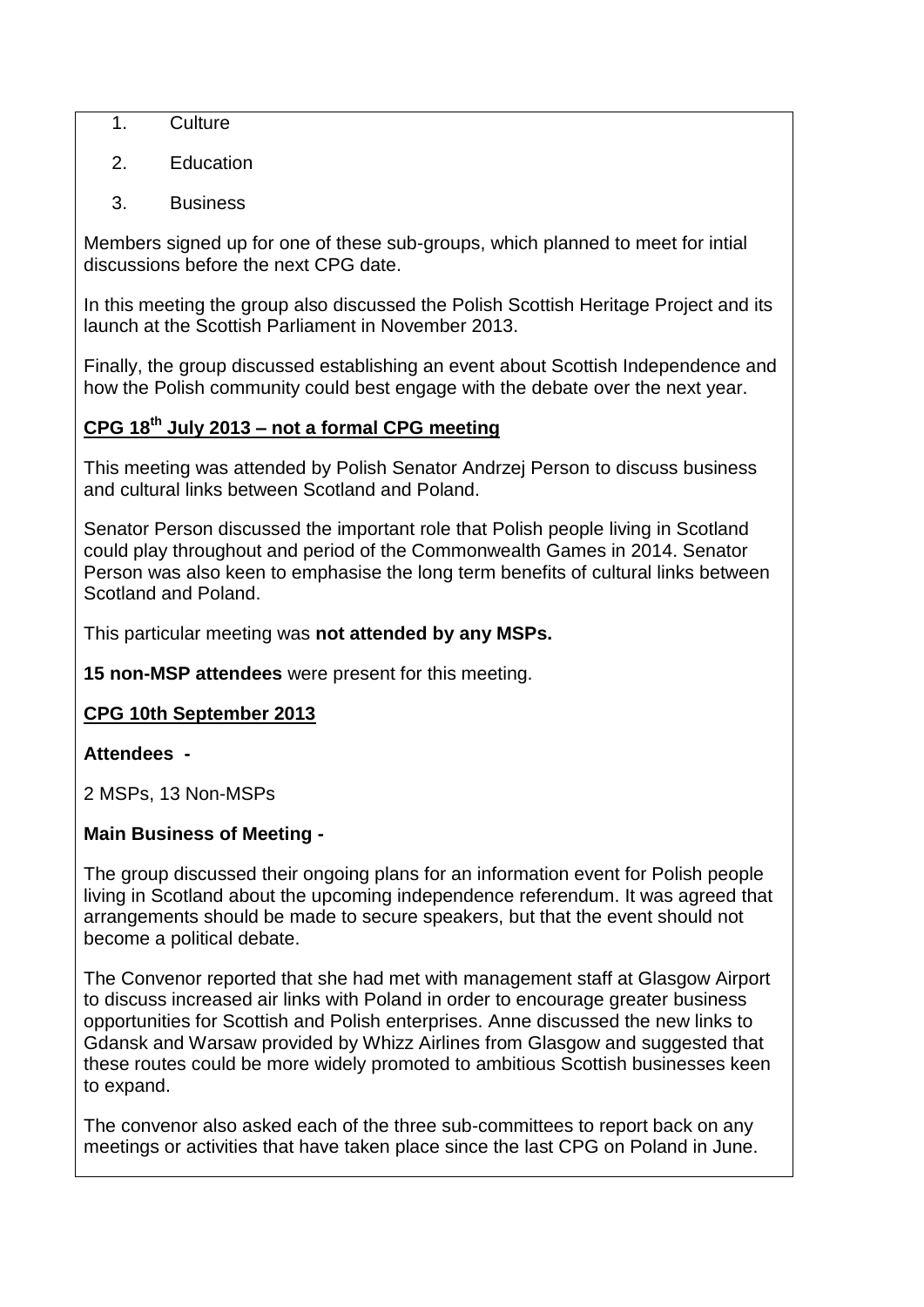It was clarified that no list had been circulated for membership of either the Education or Culture sub-committees, though the Business sub-committee has been active and met to discuss business links between Poland and Scotland. Members confirmed that this initial meeting was intended to map out the current provision for business links with Poland and to identify areas of future partnership working.

Names were taken for those interested in joining the remaining two sub committees for future reference.

It was agreed by the group that future meetings of the CPG should take place in the evening, to ensure greater attendance.

#### **MSP MEMBERS OF THE GROUP**

Please provide names of all MSP members of the Group. Note that only names need to be provided, no party designation or other information is required.

Anne McTaggart

Jean Urquhart

Dr Richard Simpson

David Torrance

Elaine Smith

Stuart McMillan

# **NON-MSP MEMBERS OF THE GROUP**

For organisational members please provide only the name of the organisation, it is not necessary to provide the name(s) of individuals who may represent the organisation at meetings of the Group.

| <b>Individuals</b> | Ewelina Kurek                                            |
|--------------------|----------------------------------------------------------|
| Organisations      | <b>Inverness Polish Association</b>                      |
|                    | Association for Migrant Integration.                     |
|                    | Consulate General of the Republic of Poland in Edinburgh |
|                    | <b>Scottish Polish Cultural Association</b>              |
|                    | <b>Scottish Family Business Association</b>              |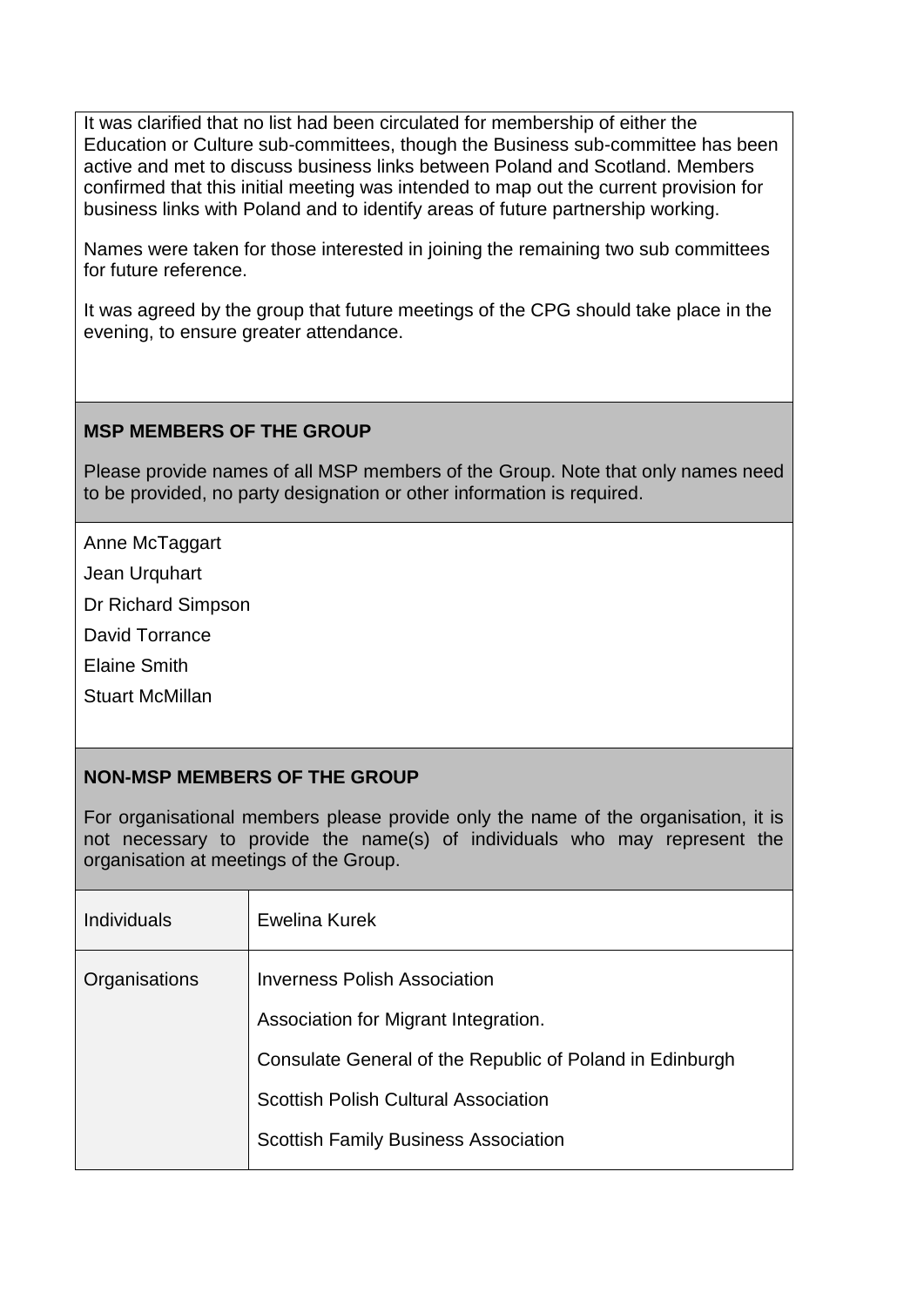| <b>Polish Professionals Forum</b>                                           |
|-----------------------------------------------------------------------------|
| Emito.net "UK's Polish Community Online"                                    |
| <b>Polish Family Support Centre</b>                                         |
| <b>Anderson Strathern Solicitors</b>                                        |
| <b>Polish Cultural Festival Association</b>                                 |
| Polish Language and Literature Department, University of<br>Glasgow         |
| Frederic Chopin Polish Centre for Culture and Education in<br>Edinburgh     |
| The European Movement in Scotland                                           |
| No Boundaries School (Polish Saturday school)                               |
| <b>Polish Business Chamber in Scotland</b>                                  |
| Perth Polish Saturday School                                                |
| <b>FENIKS Counselling, Personal Development and Support</b><br>Services Ltd |

# **GROUP OFFICE BEARERS**

Please provide names for all office bearers. The minimum requirement is that two of the office bearers are MSPs and one of these is Convener – beyond this it is a matter for the Group to decide upon the office bearers it wishes to have. It is permissible to have more than one individual elected to each office, for example, coconveners or multiple deputy conveners.

| Convener               | Anne McTaggart                                         |
|------------------------|--------------------------------------------------------|
| <b>Deputy Convener</b> | Jean Urquhart                                          |
| Secretary              | Joanna Zawadzka - Polish Cultural Festival Association |
| Treasurer              | N/A                                                    |

# **FINANCIAL BENEFITS OR OTHER BENEFITS RECEIVED BY THE GROUP**

Please provide details of any financial or material benefit(s) received from a single source in a calendar year which has a value, either singly or cumulatively, of more